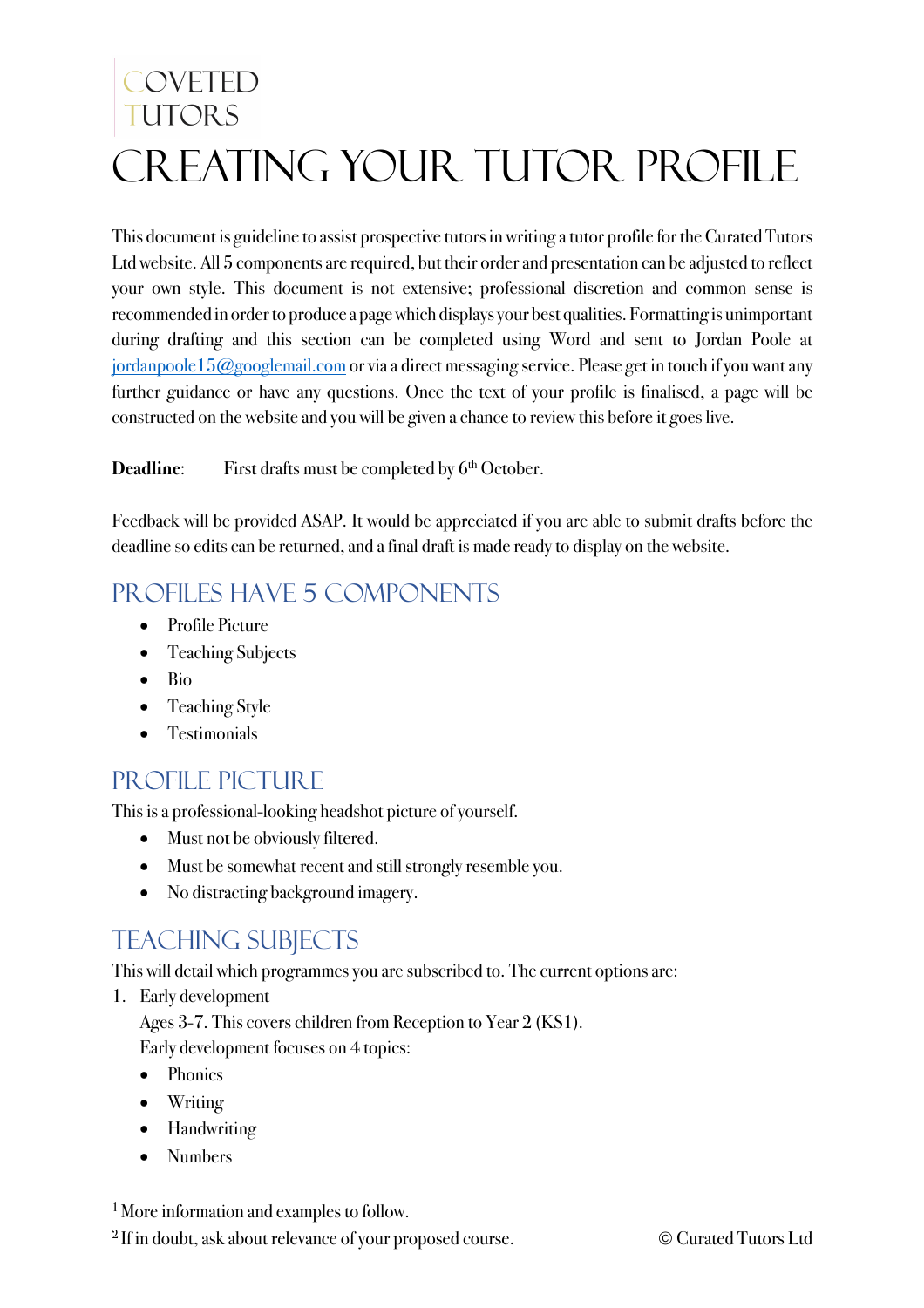

2. 11 Plus / Entrance Exams

Ages 8-13. This covers children from Year 3 to Year 8. Aim to providing long-term support. Standard 11 Plus topics include:

- Maths
- English
- Spatial Reasoning
- Verbal Reasoning
- Non-Verbal Reasoning

This section also included Entrance Exams for an assortment of selective schools, including:

• Eton College

https://www.etoncollege.com/admissions/scholarships-and-awards/

• ISEB (Independent Schools Examinations Board)

https://www.iseb.co.uk/Examinations-Assessments/Common-Pre-Tests

This exam board covers Harrow School, Westminster School, Winchester College, amongst other top private schools.

- City of London School https://www.cityoflondonschool.org.uk/apply/admissions
- 3. Core Curriculum and Culture

Ages 8-16. This covers Year 3-Year 11 (KS2-KS4).

This focuses on English and Mathematical knowledge, reinforcing and building upon the National Curriculum guidelines for the student's age.

This includes the option to create bespoke projects for students to work on during lessons.

• Here you may wish to be creative and work with the student to plan a project over a set time which will develop a range of skills and imbue new knowledge.<sup>1</sup>

Tutors can express their preference for Key Stages.

4. Specialist Courses (Optional)

Tutors have the option to teach additional Subjects, for which they have expert knowledge. These differ from the bespoke projects, detailed above, as they are aimed at developing specific subject knowledge and skills in a defined area of study.

Examples include: Science (combined or separate), IT, History, etc.2

We are focused on delivering these courses to our current target age range, with a view to expand into A-Level and university support when suitable.

<sup>2</sup> If in doubt, ask about relevance of your proposed course.  $\bullet$  Curated Tutors Ltd

<sup>&</sup>lt;sup>1</sup> More information and examples to follow.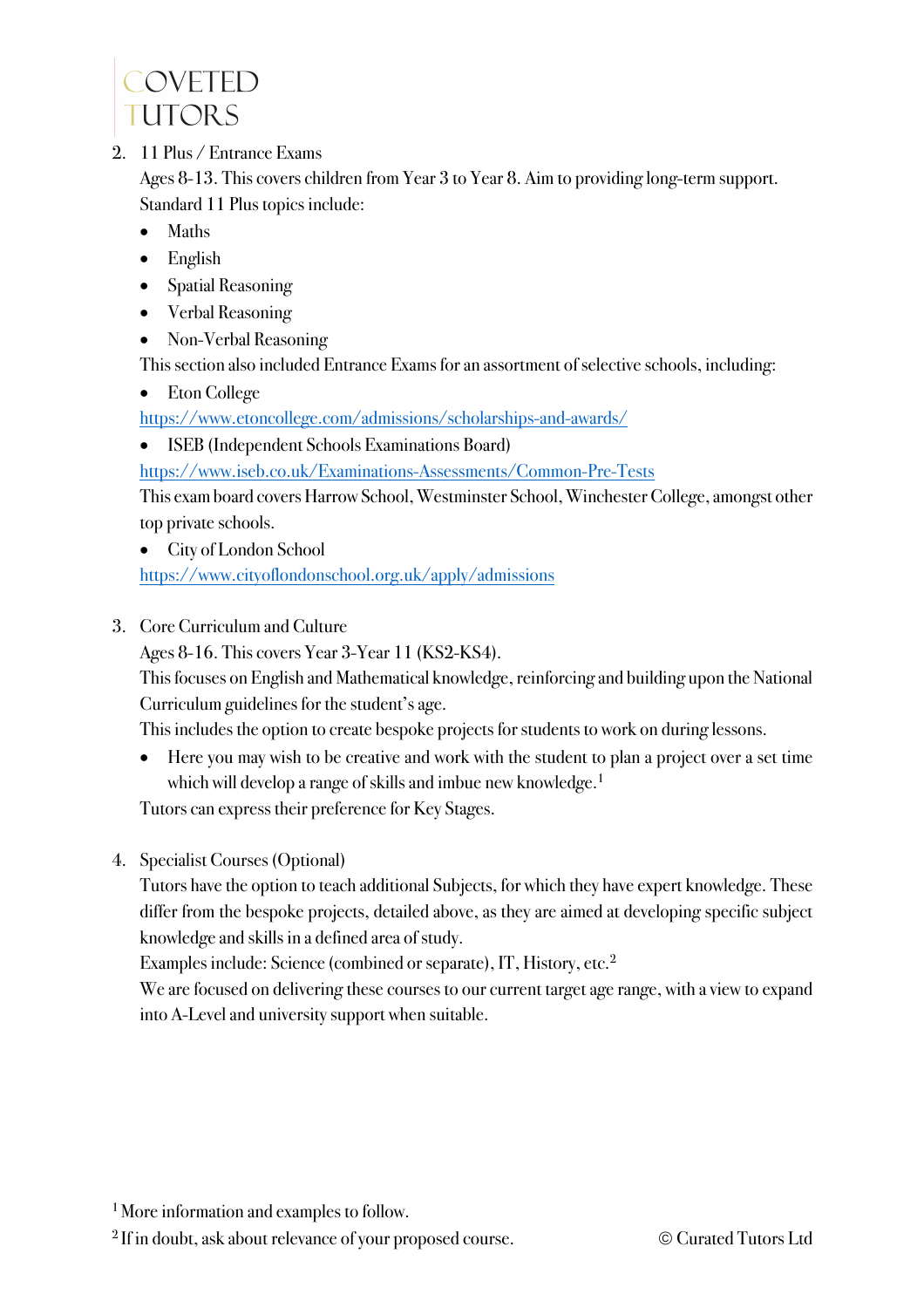## COVETED **TUTORS**

#### **BIO**

Coveted Tutors Ltd operates at the highest standards of education and cultural development. As such, competition between quality tuition services is high and prospective customers are distinguishing and uncompromising. Your profile must convey your aptitude to deliver the best service.

• Education

This must **not** read as a CV, with a long list of GCSEs and grades. Your education should link to your teaching capacity and focus on university or training programmes.

• Key Teaching and Educational Achievements

Achievements should ideally be quantified and demonstrate how you are a professional educator. Name where and when you have taught and any success stories from those experiences. Additional achievements which demonstrate your unique personality are also applicable (sports, hobby, etc.)

• Experience

Detail your teaching and educational experience and how this has shaped you an educator.

• Your USP (Unique Selling Point)

What is different about you, as an educator? This might have already been covered in the above sections, or in the 'Teaching Style' section, but you must stand out in your own way.

## Teaching Style

Every tutor has their unique teaching style. Coveted Tutors Ltd aims to advertise all the qualities which make you an indispensable quantity in the educational development of your students.

• Resources

Note the type of resources you prefer to use and how you intend to use those to optimise your bespoke learning plans. Do you prefer to guide students using texts and close reading, PowerPoints, debate and conversation, or support them create their own resources? Each has its merits and will illustrate your approach to learning.

• Comprehension and Memorisation tools

Students are now expected to memorise more and comprehend content at a deeper level. Which methods will you use to support students with this? Spaced repetition can be achieved using physical or digital means, and comprehension can be guided by essay memorisation or by knowing which questions to ask and how to approach the answers.

• Homework

Homework is not always a requirement. This will be at the tutor and family's discretion. Homework must be given to support student's development, not to tick a 'set homework' box. Discuss the types of homework you prefer to set. For some, setting content consumption (books, documentaries, podcasts, etc.) work, whilst others prefer to test writing skills outside of lesson time, to be reviewed in class.

• Self-development

This section is key to displaying how you seek to constantly develop your skills as an effective educator. This can include reading up on teaching strategies or attending training courses.

<sup>1</sup> More information and examples to follow.

<sup>2</sup> If in doubt, ask about relevance of your proposed course.  $\bullet$  Curated Tutors Ltd